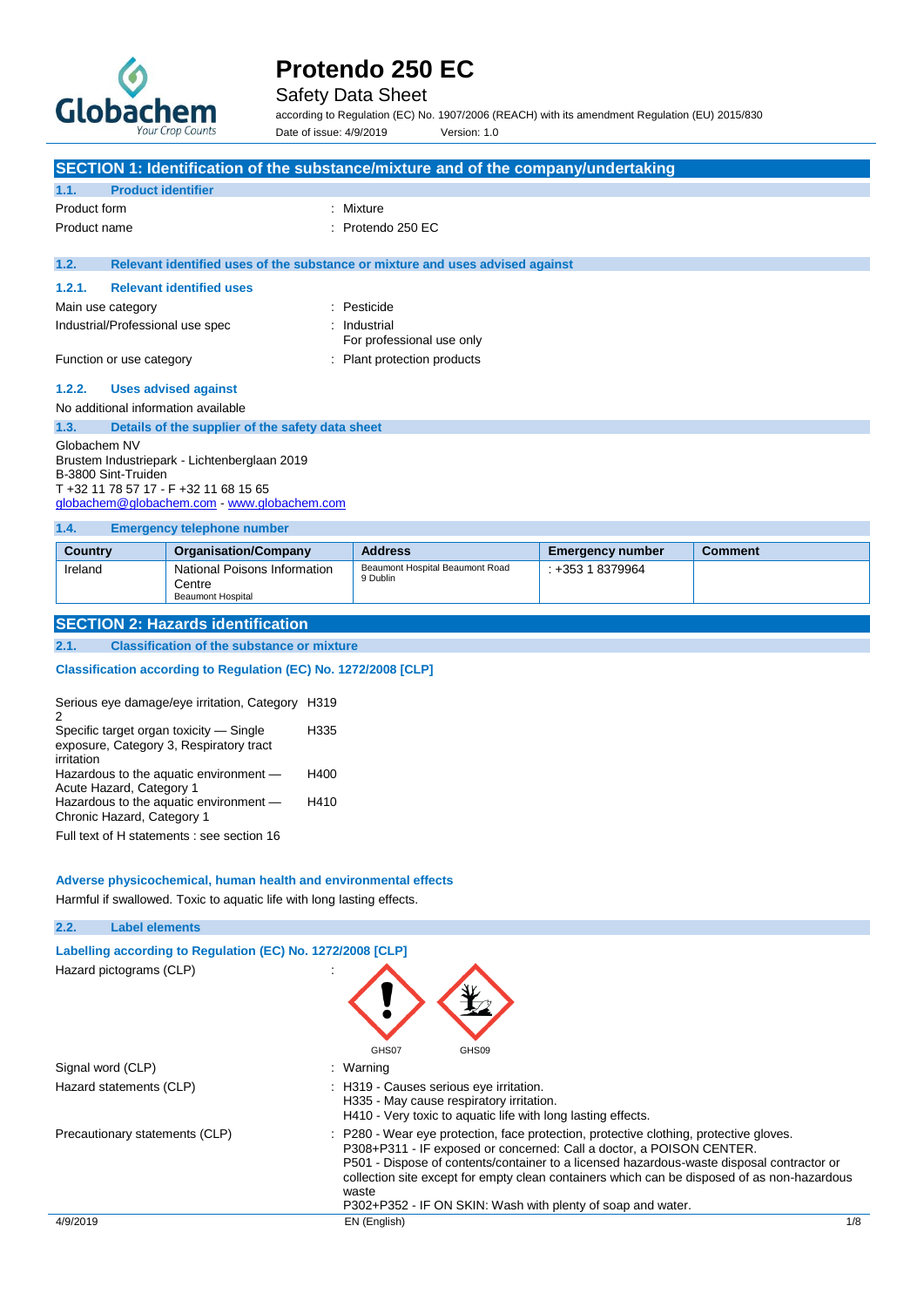## Safety Data Sheet

according to Regulation (EC) No. 1907/2006 (REACH) with its amendment Regulation (EU) 2015/830

|                | P305+P351+P338 - IF IN EYES: Rinse cautiously with water for several minutes. Remove<br>contact lenses, if present and easy to do. Continue rinsing.                                                                                                             |
|----------------|------------------------------------------------------------------------------------------------------------------------------------------------------------------------------------------------------------------------------------------------------------------|
| EUH-statements | . EUH401 - To avoid risks to human health and the environment, comply with the instructions for<br>use.<br>EUH208 - Contains 1,2-benszisothiazole-3(2H)-one. May produce an allergic reaction.<br>EUH066 - Repeated exposure may cause skin dryness or cracking. |

## **2.3. Other hazards**

No additional information available

| <b>SECTION 3: Composition/information on ingredients</b> |                   |  |
|----------------------------------------------------------|-------------------|--|
|                                                          | <b>Substances</b> |  |
| Not applicable                                           |                   |  |
|                                                          | <b>Mixtures</b>   |  |

| <b>Name</b>     | <b>Product identifier</b> | Conc.<br>(% w/w) | <b>Classification according to</b><br><b>Regulation (EC) No.</b><br>1272/2008 [CLP] |
|-----------------|---------------------------|------------------|-------------------------------------------------------------------------------------|
| Prothioconazole | (CAS-No.) 178928-70-6     | 25               | Repr. 2, H361d<br>Aquatic Acute 1, H400<br>Aquatic Chronic 1, H410                  |

Full text of H-statements: see section 16

|                                      | <b>SECTION 4: First aid measures</b>                                       |  |                                                                                                                                                              |  |  |
|--------------------------------------|----------------------------------------------------------------------------|--|--------------------------------------------------------------------------------------------------------------------------------------------------------------|--|--|
| 4.1.                                 | <b>Description of first aid measures</b>                                   |  |                                                                                                                                                              |  |  |
|                                      | First-aid measures general                                                 |  | : Call a poison center or a doctor if you feel unwell.                                                                                                       |  |  |
|                                      | First-aid measures after inhalation                                        |  | Remove person to fresh air and keep comfortable for breathing.                                                                                               |  |  |
|                                      | First-aid measures after skin contact                                      |  | Wash skin with plenty of water.                                                                                                                              |  |  |
|                                      | First-aid measures after eye contact                                       |  | Rinse eyes with water as a precaution.                                                                                                                       |  |  |
|                                      | First-aid measures after ingestion                                         |  | Rinse mouth. Call a poison center or a doctor if you feel unwell.                                                                                            |  |  |
| 4.2.                                 | Most important symptoms and effects, both acute and delayed                |  |                                                                                                                                                              |  |  |
|                                      | No additional information available                                        |  |                                                                                                                                                              |  |  |
| 4.3.                                 | Indication of any immediate medical attention and special treatment needed |  |                                                                                                                                                              |  |  |
|                                      | Treat symptomatically.                                                     |  |                                                                                                                                                              |  |  |
|                                      | <b>SECTION 5: Firefighting measures</b>                                    |  |                                                                                                                                                              |  |  |
| 5.1.                                 | <b>Extinguishing media</b>                                                 |  |                                                                                                                                                              |  |  |
|                                      | Suitable extinguishing media                                               |  | : Water spray. Dry powder. Foam. Carbon dioxide.                                                                                                             |  |  |
| 5.2.                                 | Special hazards arising from the substance or mixture                      |  |                                                                                                                                                              |  |  |
| fire                                 | Hazardous decomposition products in case of                                |  | : Toxic fumes may be released.                                                                                                                               |  |  |
| 5.3.                                 | <b>Advice for firefighters</b>                                             |  |                                                                                                                                                              |  |  |
|                                      | Protection during firefighting                                             |  | Do not attempt to take action without suitable protective equipment. Self-contained breathing<br>apparatus. Complete protective clothing.                    |  |  |
|                                      | <b>SECTION 6: Accidental release measures</b>                              |  |                                                                                                                                                              |  |  |
| 6.1.                                 | Personal precautions, protective equipment and emergency procedures        |  |                                                                                                                                                              |  |  |
| 6.1.1.                               | For non-emergency personnel                                                |  |                                                                                                                                                              |  |  |
|                                      | <b>Emergency procedures</b>                                                |  | : Ventilate spillage area.                                                                                                                                   |  |  |
| 6.1.2.                               | For emergency responders                                                   |  |                                                                                                                                                              |  |  |
|                                      | Protective equipment                                                       |  | Do not attempt to take action without suitable protective equipment. For further information<br>refer to section 8: "Exposure controls/personal protection". |  |  |
| 6.2.                                 | <b>Environmental precautions</b>                                           |  |                                                                                                                                                              |  |  |
|                                      | Avoid release to the environment.                                          |  |                                                                                                                                                              |  |  |
| 6.3.                                 | Methods and material for containment and cleaning up                       |  |                                                                                                                                                              |  |  |
| Collect spillage.<br>For containment |                                                                            |  |                                                                                                                                                              |  |  |
| Methods for cleaning up              |                                                                            |  | Take up liquid spill into absorbent material.                                                                                                                |  |  |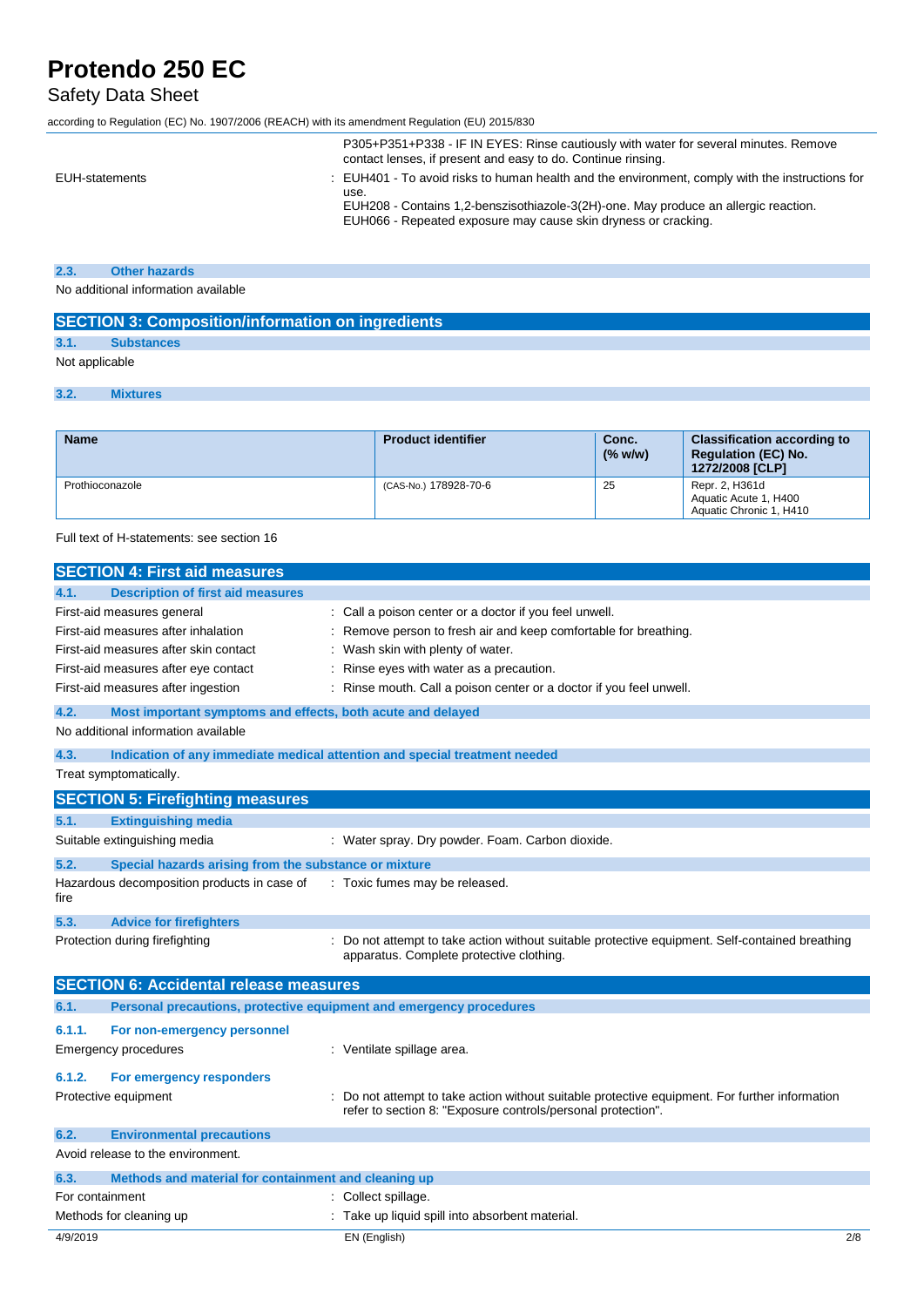## Safety Data Sheet

according to Regulation (EC) No. 1907/2006 (REACH) with its amendment Regulation (EU) 2015/830

| Other information                            |                                                              | : Dispose of materials or solid residues at an authorized site.                                      |  |  |
|----------------------------------------------|--------------------------------------------------------------|------------------------------------------------------------------------------------------------------|--|--|
| 6.4.                                         | <b>Reference to other sections</b>                           |                                                                                                      |  |  |
|                                              | For further information refer to section 13.                 |                                                                                                      |  |  |
|                                              | <b>SECTION 7: Handling and storage</b>                       |                                                                                                      |  |  |
| 7.1.                                         | <b>Precautions for safe handling</b>                         |                                                                                                      |  |  |
|                                              | Precautions for safe handling                                | : Ensure good ventilation of the work station. Wear personal protective equipment.                   |  |  |
|                                              | Hygiene measures                                             | Do not eat, drink or smoke when using this product. Always wash hands after handling the<br>product. |  |  |
| 7.2.                                         | Conditions for safe storage, including any incompatibilities |                                                                                                      |  |  |
|                                              | Storage conditions                                           | : Store in a well-ventilated place. Keep cool.                                                       |  |  |
| 7.3.                                         | <b>Specific end use(s)</b>                                   |                                                                                                      |  |  |
|                                              | No additional information available                          |                                                                                                      |  |  |
|                                              | <b>SECTION 8: Exposure controls/personal protection</b>      |                                                                                                      |  |  |
| 8.1.                                         | <b>Control parameters</b>                                    |                                                                                                      |  |  |
| No additional information available          |                                                              |                                                                                                      |  |  |
| 8.2.                                         | <b>Exposure controls</b>                                     |                                                                                                      |  |  |
| Appropriate engineering controls:            |                                                              |                                                                                                      |  |  |
| Ensure good ventilation of the work station. |                                                              |                                                                                                      |  |  |
| Hand protection:                             |                                                              |                                                                                                      |  |  |
|                                              | Protective gloves                                            |                                                                                                      |  |  |
|                                              | Eye protection:                                              |                                                                                                      |  |  |
|                                              | Safety glasses                                               |                                                                                                      |  |  |

### **Skin and body protection:**

Wear suitable protective clothing

#### **Respiratory protection:**

In case of insufficient ventilation, wear suitable respiratory equipment

#### **Environmental exposure controls:**

Avoid release to the environment.

| <b>SECTION 9: Physical and chemical properties</b> |  |
|----------------------------------------------------|--|
|                                                    |  |

| Information on basic physical and chemical properties<br>9.1. |                            |
|---------------------------------------------------------------|----------------------------|
| Physical state                                                | $:$ Liquid                 |
| Colour                                                        | : No data available        |
| Odour                                                         | $: a$ romatic.             |
| Odour threshold                                               | : No data available        |
| рH                                                            | : No data available        |
| pH solution                                                   | $: 5 - 61\%$               |
| Relative evaporation rate (butylacetate=1)                    | : No data available        |
| Melting point                                                 | : Not applicable           |
| Freezing point                                                | : No data available        |
| Boiling point                                                 | : No data available        |
| Flash point                                                   | $:$ > 100 °C               |
| Auto-ignition temperature                                     | : No data available        |
| Decomposition temperature                                     | : No data available        |
| Flammability (solid, gas)                                     | : Not applicable           |
| Vapour pressure                                               | : No data available        |
| Relative vapour density at 20 °C                              | : No data available        |
| Relative density                                              | : No data available        |
| Density                                                       | : $1.02$ g/cm <sup>3</sup> |
| Solubility                                                    | : No data available        |
|                                                               |                            |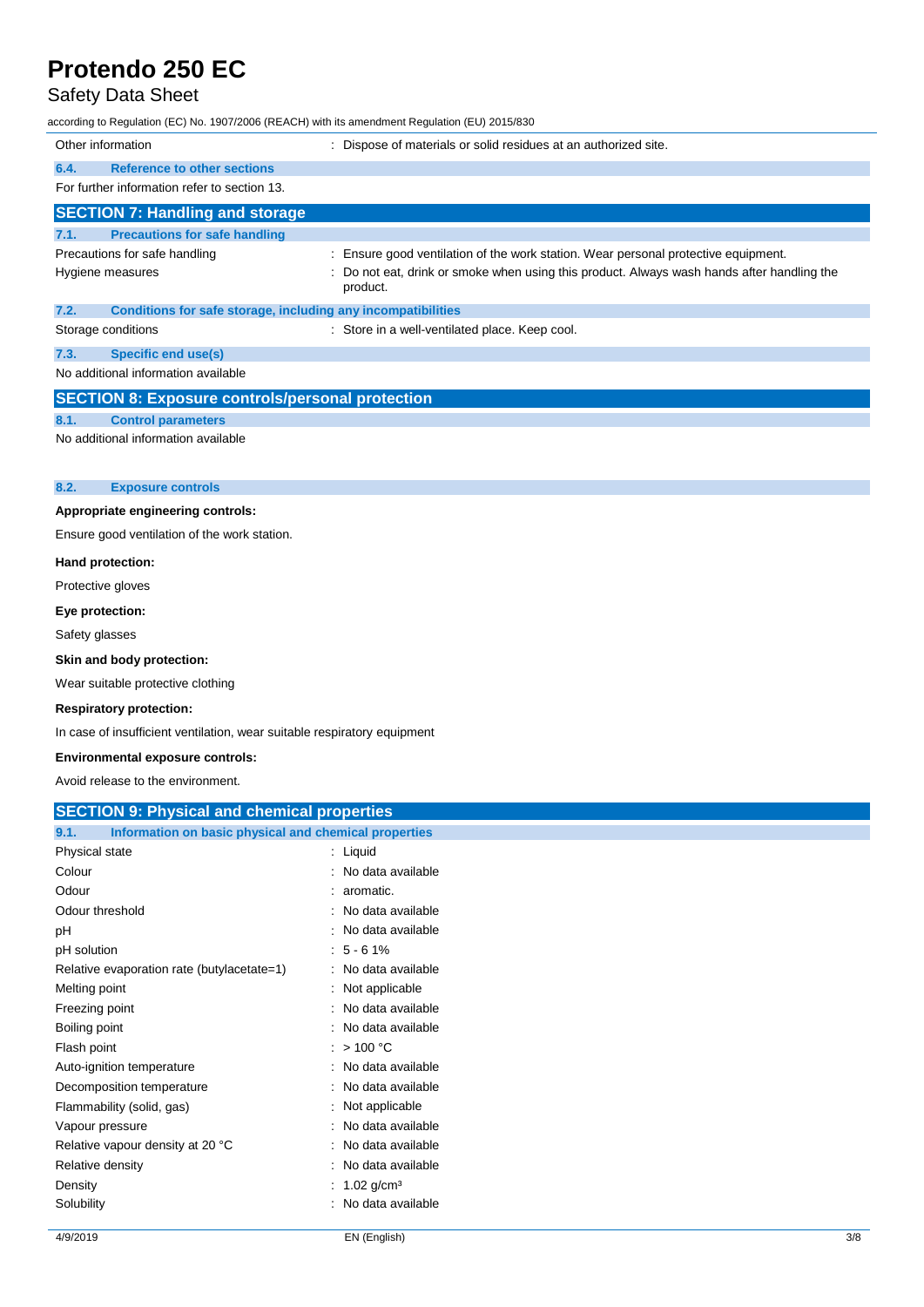## Safety Data Sheet

according to Regulation (EC) No. 1907/2006 (REACH) with its amendment Regulation (EU) 2015/830

| Log Pow              | : No data available                                |
|----------------------|----------------------------------------------------|
| Viscosity, kinematic | : No data available                                |
| Viscosity, dynamic   | : No data available                                |
| Explosive properties | : Product is not explosive.                        |
| Oxidising properties | : Non oxidizing material according to EC criteria. |
| Explosive limits     | : No data available                                |

#### **9.2. Other information**

No additional information available

| <b>SECTION 10: Stability and reactivity</b> |                                                                                    |  |
|---------------------------------------------|------------------------------------------------------------------------------------|--|
| 10.1.                                       | <b>Reactivity</b>                                                                  |  |
|                                             | The product is non-reactive under normal conditions of use, storage and transport. |  |
| 10.2.                                       | <b>Chemical stability</b>                                                          |  |
|                                             | Stable under normal conditions.                                                    |  |
| 10.3.                                       | <b>Possibility of hazardous reactions</b>                                          |  |
|                                             | No dangerous reactions known under normal conditions of use.                       |  |
| 10.4.                                       | <b>Conditions to avoid</b>                                                         |  |
|                                             | None under recommended storage and handling conditions (see section 7).            |  |
| 10.5.                                       | <b>Incompatible materials</b>                                                      |  |
|                                             | No additional information available                                                |  |
| 10.6.                                       | <b>Hazardous decomposition products</b>                                            |  |

Under normal conditions of storage and use, hazardous decomposition products should not be produced.

| <b>SECTION 11: Toxicological information</b>  |                                   |  |
|-----------------------------------------------|-----------------------------------|--|
| Information on toxicological effects<br>11.1. |                                   |  |
| Acute toxicity (oral)                         | Not classified                    |  |
| Acute toxicity (dermal)                       | Not classified                    |  |
| Acute toxicity (inhalation)                   | Not classified                    |  |
| Protendo 250 EC                               |                                   |  |
| LD50 oral rat                                 | > 2500 mg/kg                      |  |
| LD50 dermal rat                               | > 4000 mg/kg                      |  |
| LC50 inhalation rat (mg/l)                    | $> 5$ mg/l/4h                     |  |
| Skin corrosion/irritation                     | Not classified                    |  |
| Serious eye damage/irritation                 | Causes serious eye irritation.    |  |
| Respiratory or skin sensitisation             | Not classified                    |  |
| Germ cell mutagenicity                        | Not classified                    |  |
| Carcinogenicity                               | Not classified<br>۰.              |  |
| Reproductive toxicity                         | Not classified                    |  |
| STOT-single exposure                          | May cause respiratory irritation. |  |
| STOT-repeated exposure                        | : Not classified                  |  |
| Aspiration hazard                             | Not classified                    |  |

| <b>SECTION 12: Ecological information</b> |                                                         |  |
|-------------------------------------------|---------------------------------------------------------|--|
| 12.1.<br><b>Toxicity</b>                  |                                                         |  |
| Ecology - general                         | : Toxic to aquatic life with long lasting effects.      |  |
| Acute aquatic toxicity                    | : Very toxic to aquatic life.                           |  |
| Chronic aquatic toxicity                  | : Very toxic to aquatic life with long lasting effects. |  |
| Protendo 250 EC                           |                                                         |  |
| LC50 fish 1                               | 4.02 mg/l 96h                                           |  |
| EC50 Daphnia 1                            | 2.9 mg/l 48h                                            |  |
| EC50 72h algae (1)                        | $0.046$ mg/l                                            |  |

| 12.2.    | <b>Persistence and degradability</b> |              |     |
|----------|--------------------------------------|--------------|-----|
|          | No additional information available  |              |     |
| 4/9/2019 |                                      | EN (English) | 4/8 |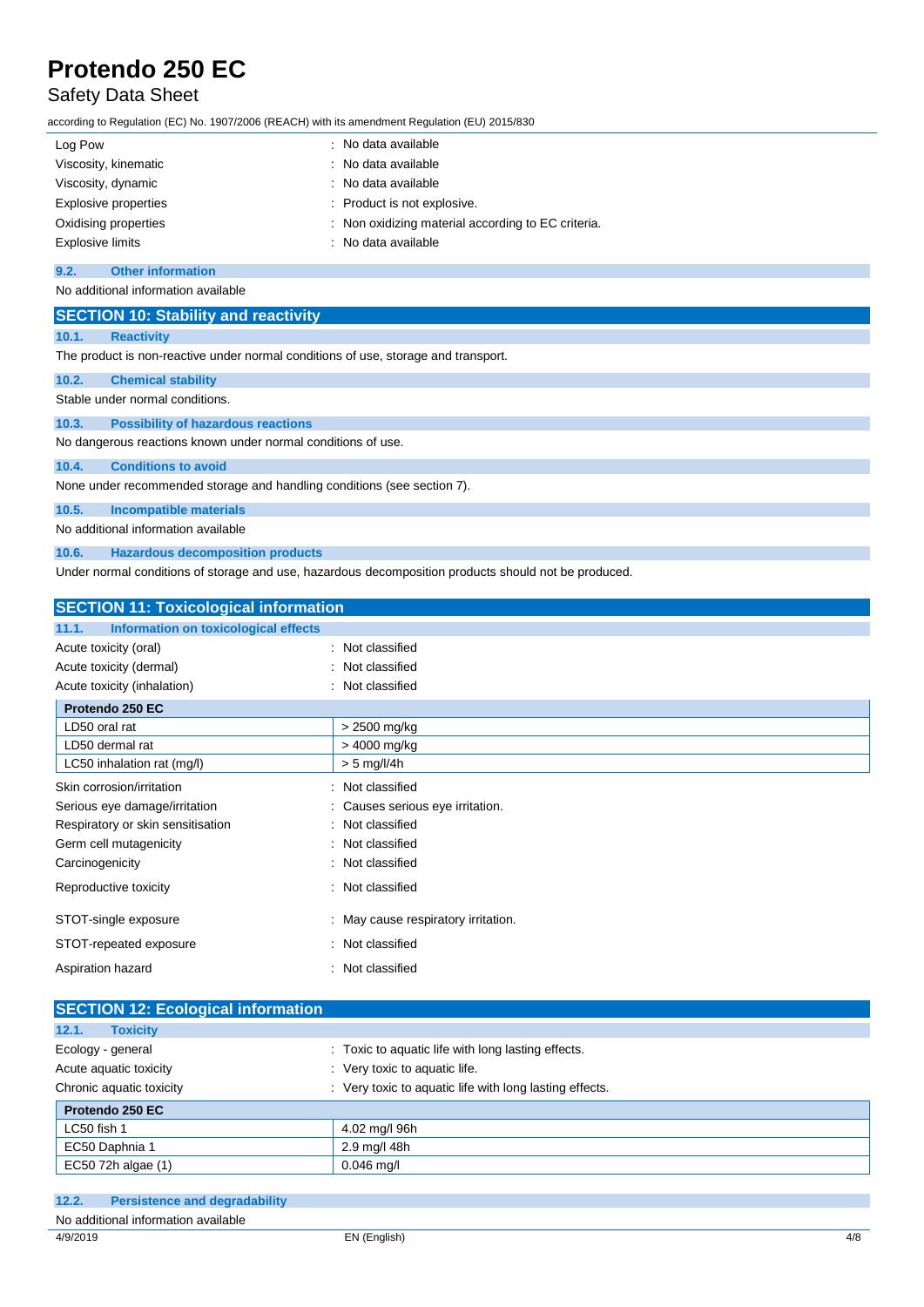## Safety Data Sheet

according to Regulation (EC) No. 1907/2006 (REACH) with its amendment Regulation (EU) 2015/830

| 12.3.<br><b>Bioaccumulative potential</b><br>No additional information available |                                                                                                                |
|----------------------------------------------------------------------------------|----------------------------------------------------------------------------------------------------------------|
| 12.4.<br><b>Mobility in soil</b>                                                 |                                                                                                                |
| No additional information available                                              |                                                                                                                |
| 12.5.<br><b>Results of PBT and vPvB assessment</b>                               |                                                                                                                |
| No additional information available                                              |                                                                                                                |
| 12.6.<br><b>Other adverse effects</b>                                            |                                                                                                                |
| No additional information available                                              |                                                                                                                |
| <b>SECTION 13: Disposal considerations</b>                                       |                                                                                                                |
| 13.1.<br><b>Waste treatment methods</b>                                          |                                                                                                                |
| Waste treatment methods                                                          | Dispose of contents/container in accordance with licensed collector's sorting instructions.                    |
| <b>SECTION 14: Transport information</b>                                         |                                                                                                                |
| In accordance with ADN / ADR / IATA / IMDG / RID                                 |                                                                                                                |
| <b>UN number</b><br>14.1.                                                        |                                                                                                                |
| UN-No. (ADR)                                                                     | : 3082                                                                                                         |
| UN-No. (IMDG)                                                                    | 3082                                                                                                           |
| UN-No. (IATA)                                                                    | 3082                                                                                                           |
| UN-No. (ADN)                                                                     | 3082                                                                                                           |
| UN-No. (RID)                                                                     | 3082                                                                                                           |
| 14.2.<br><b>UN proper shipping name</b>                                          |                                                                                                                |
| Proper Shipping Name (ADR)<br>÷                                                  | ENVIRONMENTALLY HAZARDOUS SUBSTANCE, LIQUID, N.O.S. ((prothioconazole))                                        |
| Proper Shipping Name (IMDG)                                                      | ENVIRONMENTALLY HAZARDOUS SUBSTANCE, LIQUID, N.O.S. ((prothioconazole))                                        |
| Proper Shipping Name (IATA)                                                      | Environmentally hazardous substance, liquid, n.o.s. ((prothioconazole))                                        |
| Proper Shipping Name (ADN)                                                       | ENVIRONMENTALLY HAZARDOUS SUBSTANCE, LIQUID, N.O.S. ((prothioconazole))                                        |
| Proper Shipping Name (RID)                                                       | ENVIRONMENTALLY HAZARDOUS SUBSTANCE, LIQUID, N.O.S. ((prothioconazole))                                        |
| Transport document description (ADR)                                             | : UN 3082 ENVIRONMENTALLY HAZARDOUS SUBSTANCE, LIQUID, N.O.S.<br>$((prothioconazole)$ , 9, III, $(E)$          |
| Transport document description (IMDG)                                            | : UN 3082 ENVIRONMENTALLY HAZARDOUS SUBSTANCE, LIQUID, N.O.S.<br>((prothioconazole)), 9, III, MARINE POLLUTANT |
| Transport document description (IATA)                                            | : UN 3082 Environmentally hazardous substance, liquid, n.o.s. ((prothioconazole)), 9, III                      |
| Transport document description (ADN)                                             | : UN 3082 ENVIRONMENTALLY HAZARDOUS SUBSTANCE, LIQUID, N.O.S.<br>((prothioconazole)), 9, III                   |
| Transport document description (RID)                                             | UN 3082 ENVIRONMENTALLY HAZARDOUS SUBSTANCE, LIQUID, N.O.S.<br>((prothioconazole)), 9, III                     |
| 14.3.<br><b>Transport hazard class(es)</b>                                       |                                                                                                                |
| <b>ADR</b>                                                                       |                                                                                                                |
| Transport hazard class(es) (ADR)                                                 | :9                                                                                                             |
| Danger labels (ADR)                                                              | $\therefore$ 9                                                                                                 |
|                                                                                  |                                                                                                                |
| <b>IMDG</b>                                                                      |                                                                                                                |
| Transport hazard class(es) (IMDG)                                                | $\cdot$ 9                                                                                                      |
| Danger Jahole (IMDG)                                                             | ۰ - م                                                                                                          |

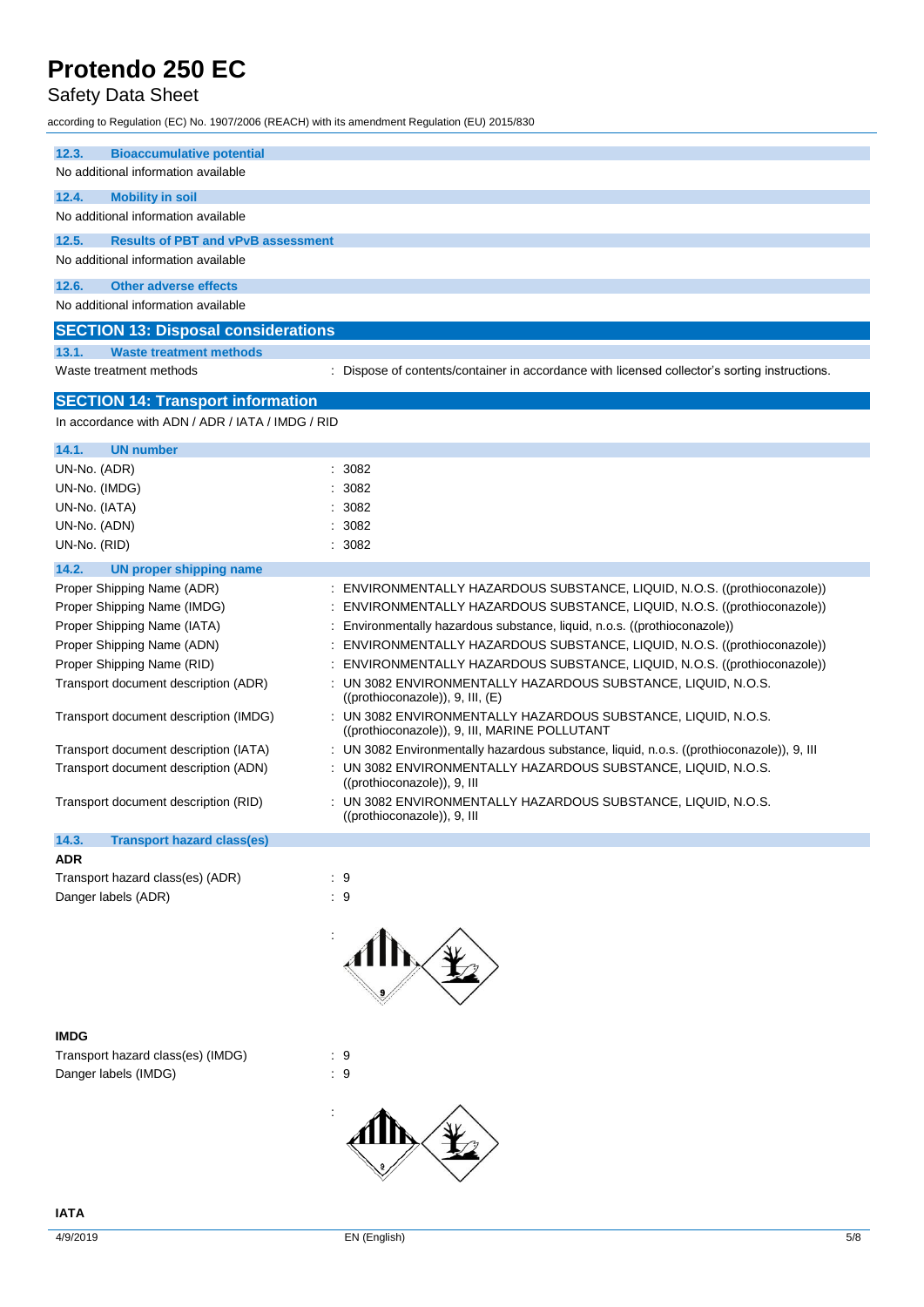## Safety Data Sheet

according to Regulation (EC) No. 1907/2006 (REACH) with its amendment Regulation (EU) 2015/830



| 14.5. | <b>Environmental hazards</b>  |                                          |
|-------|-------------------------------|------------------------------------------|
|       | Dangerous for the environment | : Yes                                    |
|       | Marine pollutant              | : Yes                                    |
|       | Other information             | : No supplementary information available |

#### 14.6. **14.6. Special precautions for user**

| 4/9/2019                                                                   | EN (English)              | 6/8 |
|----------------------------------------------------------------------------|---------------------------|-----|
| Special provisions for carriage - Loading,<br>unloading and handling (ADR) | $\therefore$ CV13         |     |
| Special provisions for carriage - Packages<br>(ADR)                        | : V12                     |     |
| Transport category (ADR)                                                   | $\therefore$ 3            |     |
| Vehicle for tank carriage                                                  | : AT                      |     |
| Tank code (ADR)                                                            | : LGBV                    |     |
| Portable tank and bulk container special<br>provisions (ADR)               | $:$ TP1, TP29             |     |
| Portable tank and bulk container instructions<br>(ADR)                     | $\therefore$ T4           |     |
| Mixed packing provisions (ADR)                                             | : MP19                    |     |
| Special packing provisions (ADR)                                           | $\therefore$ PP1          |     |
| Packing instructions (ADR)                                                 | : P001, IBC03, LP01, R001 |     |
| Excepted quantities (ADR)                                                  | $\therefore$ E1           |     |
| Limited quantities (ADR)                                                   | : 51                      |     |
| Special provisions (ADR)                                                   | : 274, 335, 601, 375      |     |
| Classification code (ADR)                                                  | $~\cdot~$ M6              |     |
| - Overland transport                                                       |                           |     |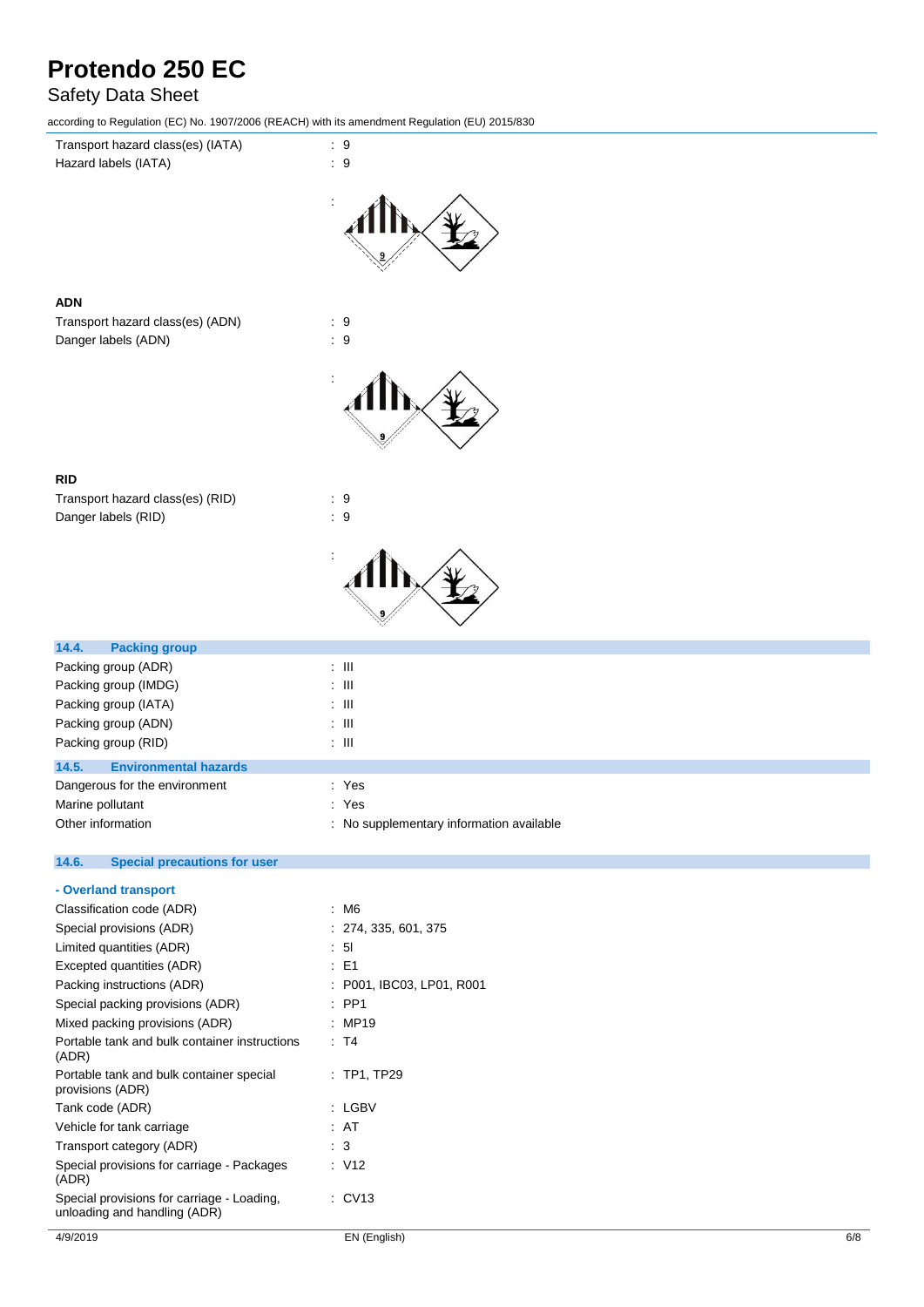## Safety Data Sheet

according to Regulation (EC) No. 1907/2006 (REACH) with its amendment Regulation (EU) 2015/830

| .                                                                          |                               |
|----------------------------------------------------------------------------|-------------------------------|
| Hazard identification number (Kemler No.)                                  | : 90                          |
| Orange plates                                                              |                               |
|                                                                            |                               |
|                                                                            | 3082                          |
|                                                                            |                               |
| Tunnel restriction code (ADR)                                              | Е<br>İ                        |
|                                                                            |                               |
| - Transport by sea                                                         |                               |
| Special provisions (IMDG)                                                  | : 274, 335, 969               |
| Limited quantities (IMDG)                                                  | : 5L                          |
| Excepted quantities (IMDG)                                                 | $E = 1$                       |
| Packing instructions (IMDG)                                                | P001, LP01                    |
| Special packing provisions (IMDG)                                          | PP <sub>1</sub>               |
| IBC packing instructions (IMDG)                                            | IBC03<br>t                    |
| Tank instructions (IMDG)                                                   | T <sub>4</sub><br>÷           |
| Tank special provisions (IMDG)                                             | TP2, TP29<br>÷                |
| EmS-No. (Fire)                                                             | F-A<br>÷                      |
| EmS-No. (Spillage)                                                         | : S-F                         |
| Stowage category (IMDG)                                                    | : A                           |
|                                                                            |                               |
| - Air transport                                                            |                               |
| PCA Excepted quantities (IATA)                                             | E1<br>÷                       |
| PCA Limited quantities (IATA)                                              | Y964                          |
| PCA limited quantity max net quantity (IATA)                               | $\ddot{\phantom{a}}$<br>30kgG |
| PCA packing instructions (IATA)                                            | 964                           |
| PCA max net quantity (IATA)                                                | 450L                          |
| CAO packing instructions (IATA)                                            | 964                           |
| CAO max net quantity (IATA)                                                | : 450L                        |
| Special provisions (IATA)                                                  | : A97, A158, A197             |
| ERG code (IATA)                                                            | 9L                            |
|                                                                            |                               |
| - Inland waterway transport                                                |                               |
| Classification code (ADN)                                                  | : M6                          |
| Special provisions (ADN)                                                   | : 274, 335, 375, 601          |
| Limited quantities (ADN)                                                   | 5 L                           |
| Excepted quantities (ADN)                                                  | E1                            |
| Carriage permitted (ADN)                                                   | т                             |
| Equipment required (ADN)                                                   | PP                            |
| Number of blue cones/lights (ADN)                                          | : 0                           |
|                                                                            |                               |
| - Rail transport                                                           |                               |
| Classification code (RID)                                                  | M6<br>÷                       |
| Special provisions (RID)                                                   | 274, 335, 375, 601            |
| Limited quantities (RID)                                                   | 5L                            |
| Excepted quantities (RID)                                                  | $E = 1$                       |
| Packing instructions (RID)                                                 | P001, IBC03, LP01, R001       |
| Special packing provisions (RID)                                           | PP <sub>1</sub>               |
| Mixed packing provisions (RID)                                             | <b>MP19</b>                   |
| Portable tank and bulk container instructions<br>(RID)                     | T4                            |
| Portable tank and bulk container special<br>provisions (RID)               | TP1, TP29                     |
| Tank codes for RID tanks (RID)                                             | LGBV                          |
| Transport category (RID)                                                   | 3                             |
| Special provisions for carriage - Packages                                 | t<br>W12                      |
| (RID)                                                                      |                               |
| Special provisions for carriage - Loading,<br>unloading and handling (RID) | CW13, CW31                    |
| Colis express (express parcels) (RID)                                      | CE <sub>8</sub>               |
| Hazard identification number (RID)                                         | 90                            |